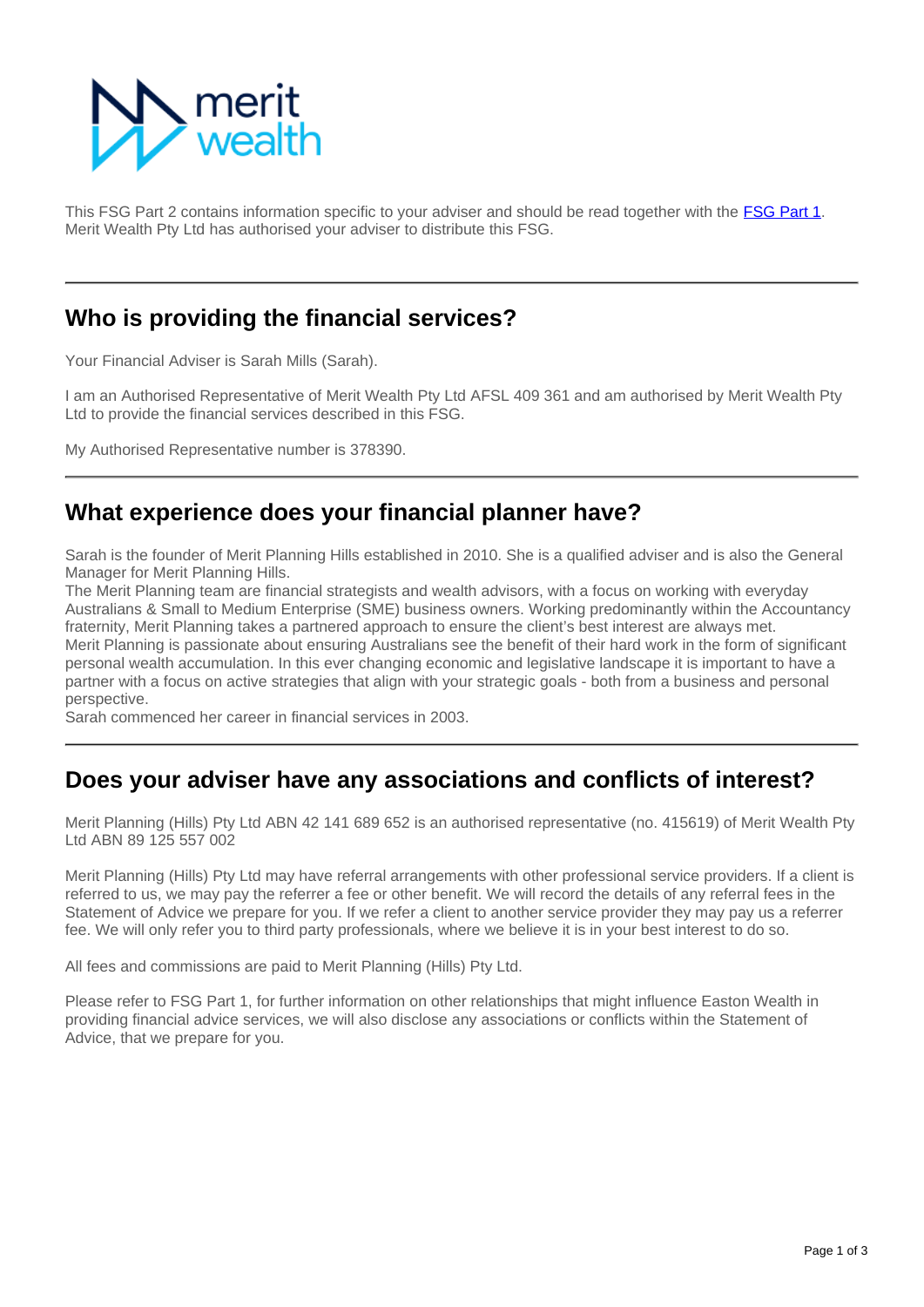# **What qualifications has your adviser completed?**

#### **Qualification Name**

Diploma of Financial Services (Financial Planning)

## **Authorised Products and Services**

**I am authorised in the following products and services:** Deposit and Payment Products – Basic Deposit Products Government Debentures, Stocks or Bonds Investment Life Insurance and Life Risk Insurance Products Retirement Savings Accounts **Securities** Standard Margin Lending Facilities Superannuation Self-Managed Superannuation Funds